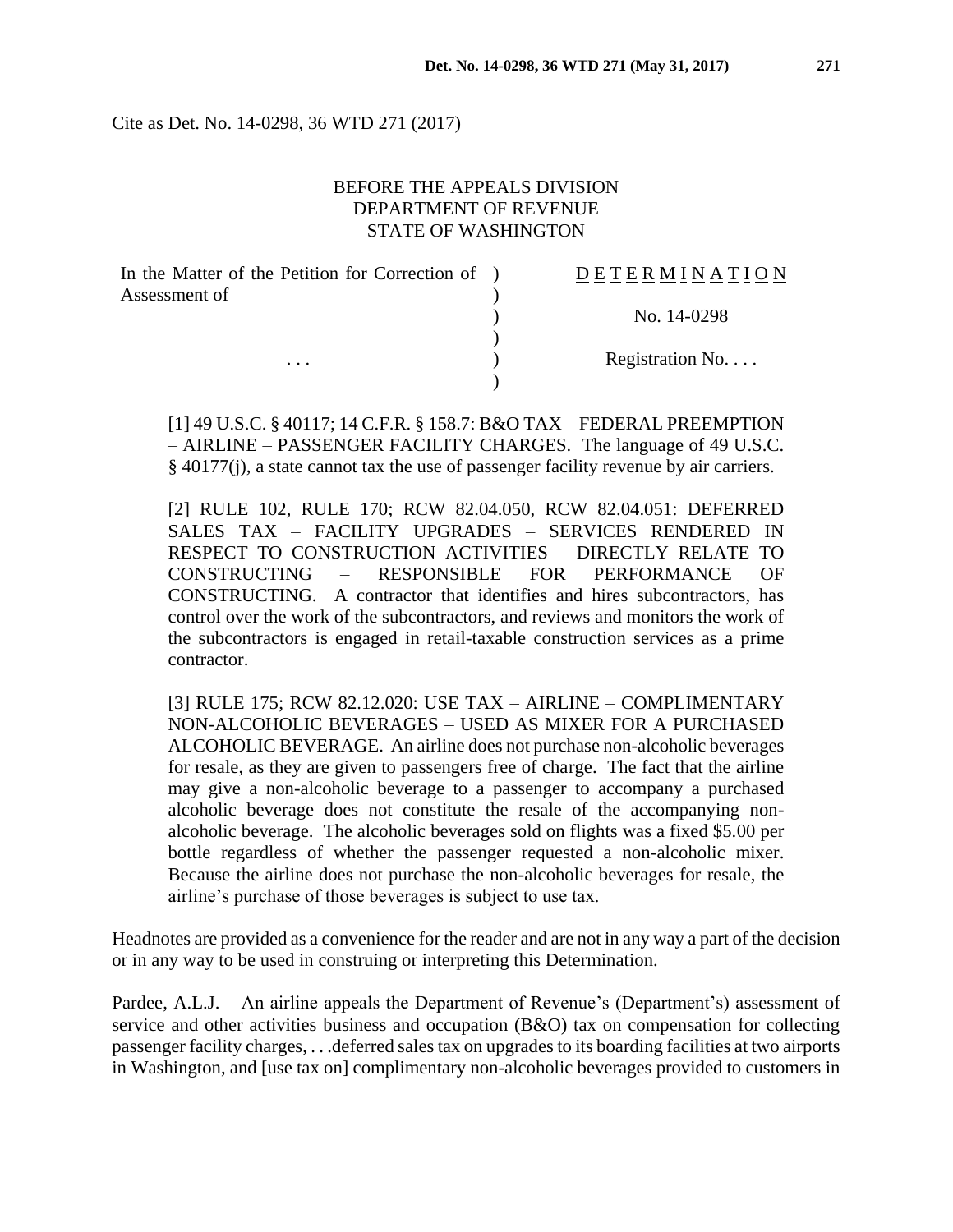Washington. We grant the petition as to [passenger facility charges], concluding federal law preempts the taxation of such revenues, but deny the remainder of the petition.<sup>1</sup>

### ISSUES

- 1. Does federal law (49 U.S.C. §40117) preempt the Department's imposition of B&O tax on amounts received by an airline for collecting, handling, and remitting [passenger facility charges]?
- 2. Per RCW 82.04.050(2)(b), RCW 82.04.051, WAC 458-20-170, and WAC 458-20-102(12), does Taxpayer owe deferred sales tax on amounts it paid a contractor to upgrade its boarding gates at airports in Washington?
- 3. Under RCW 82.12.020 and WAC 458-20-175, does Taxpayer owe use tax on complimentary non-alcoholic beverages it served to customers in Washington when the customer also purchased spirits to make a mixed drink?

# FINDINGS OF FACT

[Taxpayer] business activities in Washington State include providing air transportation both in intrastate and interstate commerce.

The Department's Audit Division (Audit) examined Taxpayer's books and records for the period January 1, 2006, through December 31, 2010 (audit period). On July 25, 2013, the Department issued Taxpayer an assessment (Document No. . . . – "Assessment") for the audit period totaling \$ . . . , comprised of \$ . . . of service and other activities B&O tax, \$ . . . of use tax and/or deferred sales tax, a credit for litter tax of  $\$\dots$ ,  $\$\dots$  of petroleum tax,  $\$\dots$  of hazardous substance tax, \$ . . . of royalties B&O tax, and interest of \$ . . . .

A. Assessment of Tax on Passenger Facility Fees Taxpayer Collected from Customers

Included in Schedule 2 of the Assessment was Audit's assessment of service and other activities B&O tax on a portion of [passenger facility charges] Taxpayer kept to cover administrative overhead costs due to collecting, handling, and remitting [passenger facility charges] to eligible agencies. The Secretary of Transportation may authorize an eligible agency to impose a [passenger facility charge] of [up to] \$ . . . on each paying passenger of an air carrier or foreign air carrier boarding an aircraft at an airport the agency controls to finance an eligible airport-related project. 49 U.S.C. 40117(b)(1), (4). 49 U.S.C. 40117(g)(4) explains [passenger facility charges] are trust funds held by the air carrier for the benefit of the eligible agency:

Passenger facility revenues that are held by an air carrier or an agency of the carrier after collection of a passenger facility fee constitute a trust fund that is held by the air carrier or agent for the beneficial interest of the eligible agency imposing the fee. Such carrier or agent holds neither legal nor equitable interest in the passenger facility revenues except for

<sup>&</sup>lt;sup>1</sup> Identifying details regarding the taxpayer and the assessment have been redacted pursuant to RCW 82.32.410.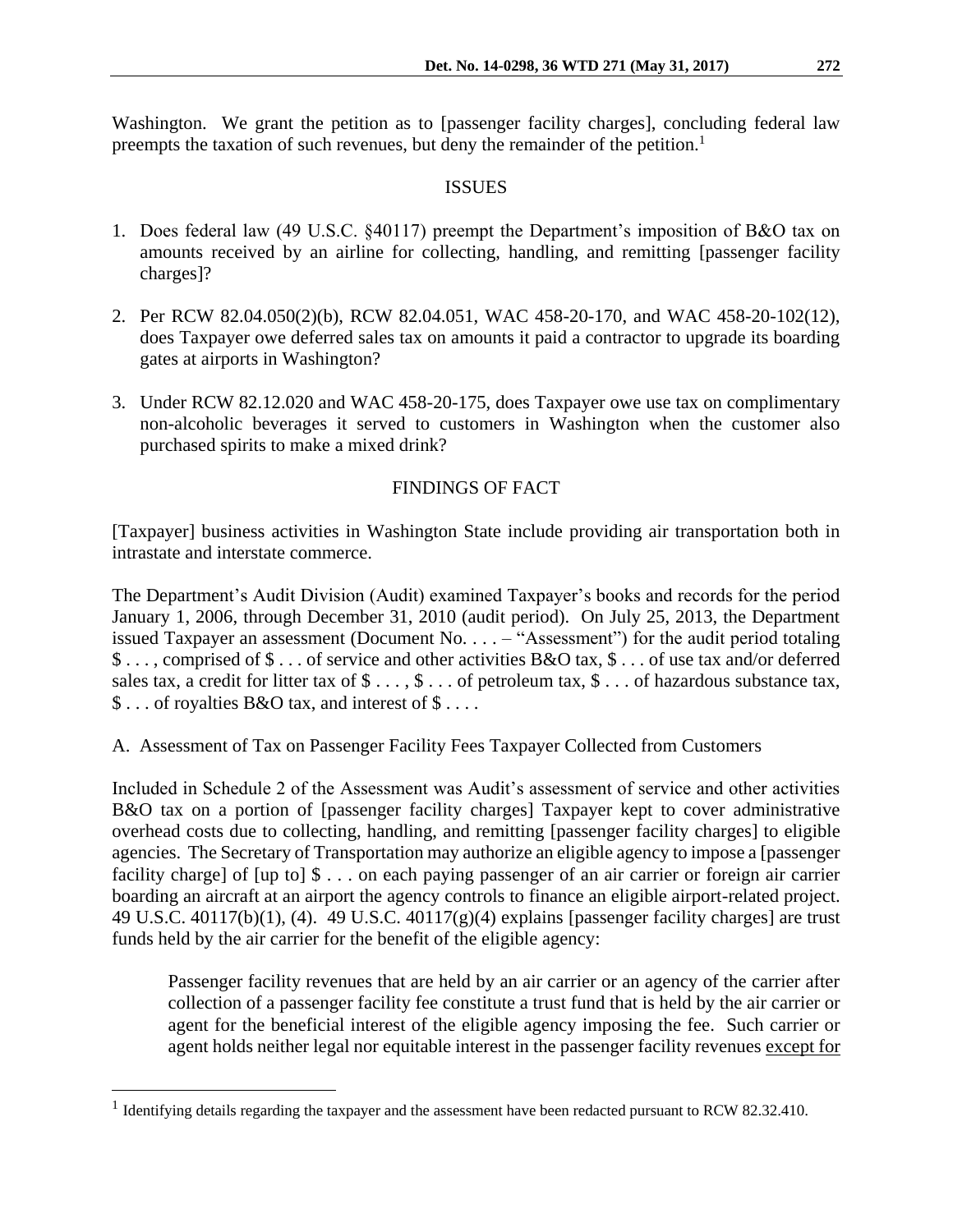any handling fee or retention of interest collected on unremitted proceeds as may be allowed by the Secretary.

([Emphasis] added). *See also* 14 C.F.R § 158.49(b) (2014). 14 C.F.R § 158.53 (2014) explains [that] air carriers may retain a portion of [passenger facility charges] collected as compensation for collecting, handling, and remitting the [passenger facility charge] revenue.<sup>2</sup>

Taxpayer collects [passenger facility charges] on behalf of . . . Airport, but retains a portion as compensation. Audit concluded this portion of the fees was not related to direct passenger flights, but rather was income to Taxpayer to administer and handle the [passenger facility charges] and, therefore, taxable.

Taxpayer argues [that amounts it retains from passenger facility charges] are directly associated with the passenger travel and, therefore, they are not subject to tax. As to this issue, Taxpayer states the amount in dispute is . . . .

B. Taxpayer's Upgrade of its Boarding Gates

Taxpayer contracted with [Contractor] to handle the upgrade of its boarding gates at various airports across the country (Project), including  $\ldots$  Airport and  $\ldots$  Airport.<sup>3</sup> The Consulting Services Agreement between Taxpayer and Contractor (Agreement), dated August 28, 2007, states in part:

- Contractor must identify subcontractors in advance;
- Contractor shall have control of and be responsible for any subcontractor's construction means, methods, techniques, sequences or procedures, and be responsible for the subcontractor's progress schedules or failure to carry out work under the Project in accordance with the Agreement; and
- With Taxpayer's prior written consent, Contractor shall require additional testing or inspection of the work completed.

Articles 1.4, 5.5(d)(14)-(15).

Attachment 1 to the Agreement, entitled "Scope of Work for [Contractor's] Services," for Taxpayer's Project, explains Contractor's duties include:

- Site surveys;
- Development of airport submittal documents;

**(a)** As compensation for collecting, handling, and remitting the PFC revenue, the collecting air carrier is entitled to:

**(1)** \$0.11 of each PFC collected.

**(2)** Any interest or other investment return earned on PFC revenue between the time of collection and remittance to the public agency.

**. . .**

 $\overline{a}$ <sup>2</sup> 14 C.F.R. § 158.53 (2014) states in part:

 $3$  All total, this included four gates at . . . and five gates at . . . .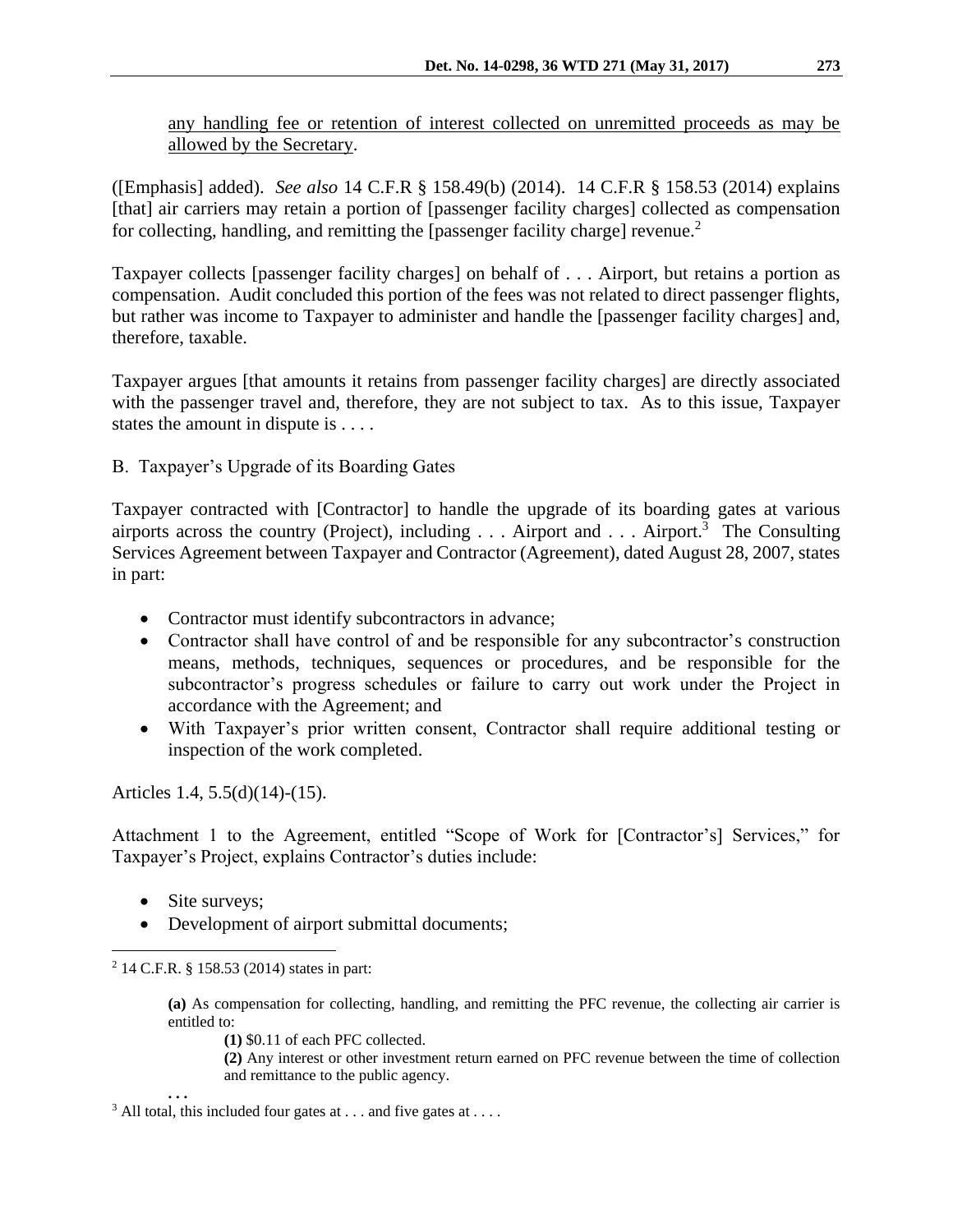- Coordination of airport authority approvals;
- Contracting for the installation of the enhanced boarding components; and
- Project closeout.

Under the heading "Construction Agreement," Attachment 1 states Contractor is charged with contracting for the construction of the enhanced boarding project, and permits Contractor to charge a 15% markup on third party construction contracts with subcontractors:

[Contractor] will contract for the general construction and electrical scope of work associated with the [Project]. [Contractor] shall execute agreements between [Contractor] and its construction Subcontractors in a form containing terms and conditions substantially similar to [Taxpayer's] General Construction Master Services Agreement, [Taxpayer] reserves the right to review any agreements executed between [Contractor] and any Subcontractor. [Contractor] is allowed a fifteen percent (15%) markup on third party construction contracts.

(Brackets added).

Contractor billed . . . Taxpayer cost plus 15% markup . . . to upgrade the gates.

In Schedule 5 of the Assessment, Audit assessed . . . deferred sales tax on amounts Contractor billed Taxpayer for construction [and] installation of the gates at Washington airports under the Agreement. Audit concluded the predominant activity Contractor conducted for Taxpayer under the Agreement was retail construction [and] installation activity. Audit notes Contractor did not bill, collect, or charge Taxpayer retail sales tax on any invoices it issued to Taxpayer under the Agreement. All invoices Taxpayer provided to the Department do not show payment of retail sales tax to the Contractor. Audit found that personnel for Taxpayer allocated charges under the Agreement for improvements to gates at various airport locations around the country by simply dividing total charges under the Agreement by total number of airports, to arrive at a cost per airport. Upon reviewing the purchase invoices, Audit was able to calculate the gross amounts owed under the Agreement on construction earmarked for Washington airports.

Taxpayer asserts it does not owe retail sales tax to Contractor for services under the Agreement because the services were exempt administrative services, and not retail construction services. Taxpayer also argues a detailed review of the invoices shows some of the work was not related to airports in Washington. Taxpayer also alleges [that] Contractor charged Taxpayer retail sales tax; however, [Taxpayer] has provided no invoices to the Department confirming this. Taxpayer states the amount at issue is  $\dots$  \$ . . . .

C. Complimentary Non-Alcoholic Beverages Taxpayer Provides its Customers

Under Schedule 7, Audit assessed use tax . . . on complimentary items served to passengers onboard flights. Audit explains, during the audit period, Taxpayer purchased at . . . Airport beverages and serving supplies on which it did not pay retail sales tax. This inventory of beverages and consumable supplies was boarded and consumed in Washington on flight departures from . . .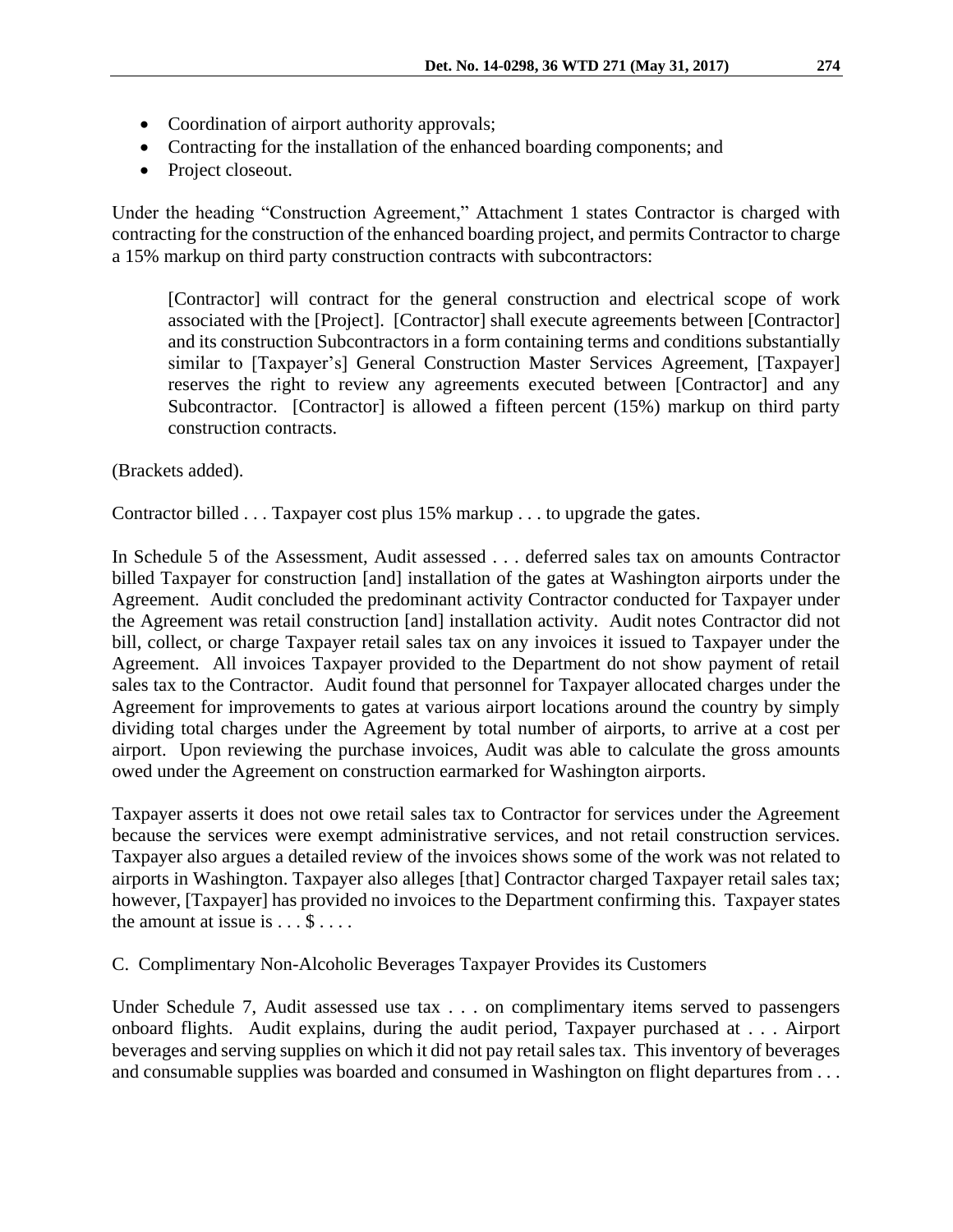Airport and . . . Airport, and on turnaround flights between . . . , since no items were boarded [outof-state].

Audit reviewed purchase invoices to determine the total purchases in Washington and eventually boarded on flights in Washington. However, Audit did not review specific documentation showing the actual amount of complimentary beverages that were *boarded and consumed* on flights in this state. Therefore, Audit performed a projection of taxable items, and the percentage of complimentary items boarded and consumed in this state was then applied to the total amount of purchases to determine the total amount subject to use tax . . . .

Taxpayer's "Inflight Offerings Menu" emphasizes complimentary non-alcoholic beverages, such as Coke, Sprite, bloody mary mix, and orange juice, are "completely free." The same menu also states beer, wine, and spirits cost \$ . . . . The available spirits are specifically listed.

Taxpayer argues it resells roughly 50% of non-alcoholic beverages it purchases as part of mixed alcoholic drinks, and that percentage of non-alcoholic beverages is not subject to use tax.<sup>4</sup> Taxpayer states the amount at issue here is  $\$\dots$ .

# ANALYSIS

1. Whether the Department's assessment of service and other activities B&O tax on [passenger facility charges] Taxpayer [retains as compensation] is preempted by federal law.

Every person engaging within this state in any business activity, other than or in addition to an activity taxed explicitly under RCW 82.04.290(3) or another section of RCW Ch. 82.04, shall be subject to service and other activities B&O tax on account of such activities at the rate specified therein multiplied by the gross income of the business. RCW 82.04.290(2). However, in computing tax, there may be deducted from the measure of B&O tax amounts derived from business, which the state is prohibited from taxing under the Constitution of this state or Constitution or laws of the United States. RCW 82.04.4286. Specifically, 49 U.S.C. 40117(j) prohibits states from taxing the collection or use of revenue from a [passenger facility charge] and states:

A State, political subdivision of a State, or authority of a State or political subdivision that is not the eligible agency may not tax, regulate, or prohibit or otherwise attempt to control in any manner, the imposition or collection of a passenger facility fee or the use of the revenue from the passenger facility fee.

(Emphasis added). *See also* 14 C.F.R. § 158.7(a) (2014).<sup>5</sup>

 $\overline{a}$ 

The language of 49 U.S.C. 40117(j) clearly states a State . . . may not tax the use of [passenger] facility charge] revenue by air carriers. Under 49 U.S.C.  $40117(g)(4)$ , air carriers, such as Taxpayer, are allowed to retain a portion of the [passenger facility charges] it collects from its

<sup>&</sup>lt;sup>4</sup> After Taxpayer's calculation, Taxpayer argues that after applying the system complimentary percentage (62.34%), only 81.17% of its complimentary non-alcoholic beverages should be subject to . . . use tax.  $^5$ ...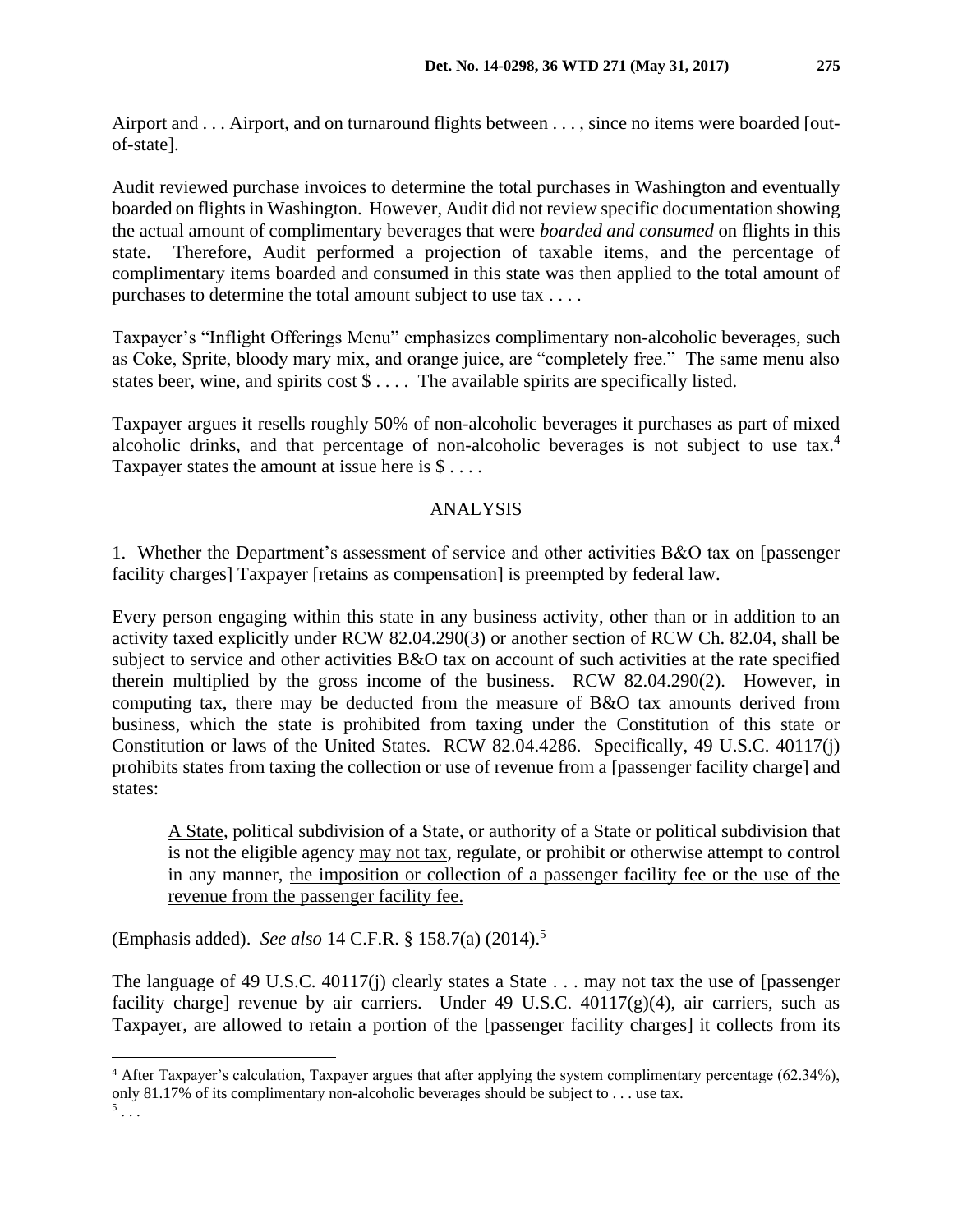customers as a handling fee. As explained in *Analytical Methods, Inc. v. Dep't of Revenue*, 84 Wn. App. 236, 243-44, 928 P.2d 1123 (1996),<sup>6</sup> preemption may occur by statute. This is also known as express preemption. *Pacific Gas & Electric Co. v. State Energy Resources Conversation & Dev. Comm'n*, 461 U.S. 190, 203, 103 S.Ct. 1713 (1983).

*Analytical Methods, Inc.*, 84 Wn. App. at 243, explains [that] there is a strong presumption against preemption,<sup>7</sup> especially where local taxation is involved.<sup>8</sup> [U]nder the doctrine of express preemption, [however,] we conclude the Department's assessment of service and other activities [B&O] tax against Taxpayer, under Schedule 2 of the Assessment, for its use of revenues from [passenger facility charges] (i.e., handling fees), is not allowed by federal law and is accordingly cancelled. Accordingly, under RCW 82.04.4286, Taxpayer may deduct from the measure of its B&O tax revenue from [passenger facility charges].

2. Whether Taxpayer owes deferred sales tax on amounts it paid to Contractor for upgrading the gates at the . . . Airport and . . . Airport.

The term "sale at retail" or "retail sale" includes the sale of or charge made for tangible personal property consumed and/or for labor and services rendered in respect to the constructing, repairing, decorating, or improving of new or existing buildings on real property of or for consumers. RCW 82.04.050(2)(b).

RCW 82.04.051 provides a definition for determining when a construction service is considered a retail service. This clarifying statute provides:

(1) As used in RCW 82.04.050, the term "services rendered in respect to" means those services that are directly related to the constructing, building, repairing, improving, and decorating of buildings or other structures and that are performed by a person who is responsible for the performance of the constructing, building, repairing, improving, or decorating activity. The term does not include services such as engineering, architectural, surveying, flagging, accounting, legal, consulting, or administrative services provided to the consumer of, or person responsible for performing, the constructing, building, repairing, improving, or decorating services*.*

(2) A contract or agreement under which a person is responsible for both services that would otherwise be subject to tax as a service under RCW 82.04.290(2) and also constructing, building, repairing, improving, or decorating activities that would otherwise

<sup>6</sup> Citing *Stevedoring Svcs. of America Inc. v. Eggert*, 129 Wn.2d 17, 23, 914 P.2d 737 (1996); *see also* Det. No. 99- 070, 22 WTD 144 (2003); Det. No. 98-151E, 18 WTD 74 (1999).

<sup>7</sup> Citing *Stevedoring Svcs. of America, Inc.*, 129 Wn.2d at 24; *see also* 22 WTD 144 (2003); Det. No. 98-151E, 18 WTD 74 (1999)

<sup>&</sup>lt;sup>8</sup> "Th[e] 'presumption against federal preemption' applies with special force where 'a matter of primary state responsibility,' like local taxation, is at stake." *Tri-State Coach Lines, Inc. v. Metropolitan Pier and Exposition Authority*, 732 N.E.2d 1137, 1149 (Ill. 2000) ("Thus, no federal preemption exists concerning a state or local tax unless Congress made its intent to preempt 'unmistakably clear in the language of the statute.'"). [*See De Buono v. NYSA-ILA Medical & Clinical Services Fund*, 520 U.S. 806, 117 S. Ct. 1747 (1997) (no ERISA preemption of state's gross receipts tax on medical centers where no indication Congress intended to supplant this type of state law of general applicability).]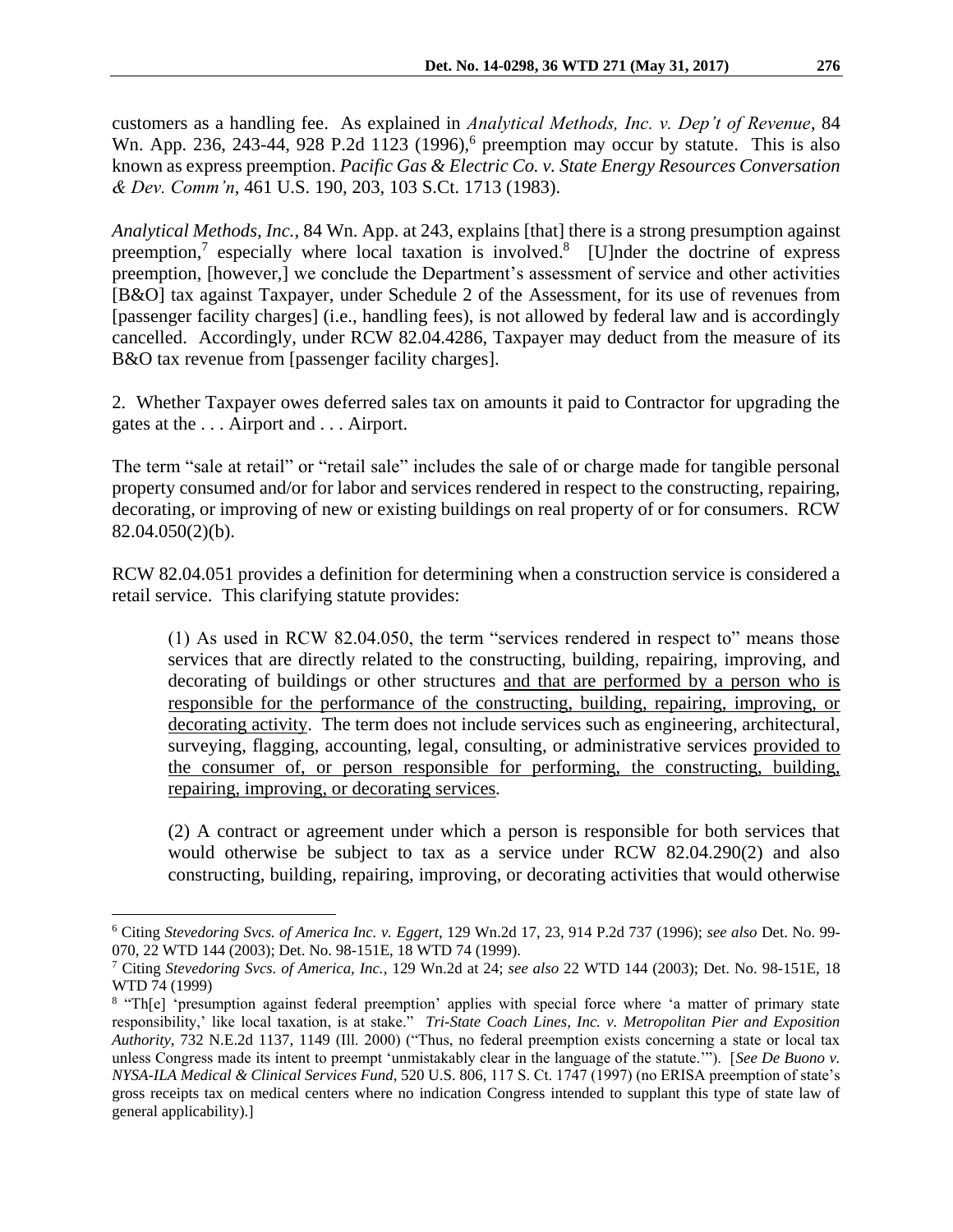be subject to tax under another section of this chapter is subject to the tax that applies to the predominant activity under the contract or agreement.

(Emphasis added).<sup>9</sup> The term "responsible for the performance" is defined as:

As used in this section "responsible for the performance" means that the person is obligated to perform the activities, either personally or through a third party. A person who reviews work for a consumer, retailer, or wholesaler but does not supervise or direct the work is not responsible for the performance of the work. A person who is financially obligated for the work, such as a bank, but who does not have control over the work itself is not responsible for the performance of the work.

RCW 82.04.051(4) (emphasis added).

Under RCW 82.04.051, we must evaluate both the nature of the services provided and the entity providing them in characterizing the services for tax purposes. To be rendered in respect to construction activities the services themselves must "directly relate to the constructing" and the provider of the services must be "responsible for the performance of the constructing." Det. No. 01-140, 22 WTD 26 (2003). Persons that merely review construction work are not responsible for the performance. Det. No. 99-011R, 19 WTD 423 (2000). In contrast, a person who either supervises or directs the work is considered "responsible for the performance." *Id*.

In identifying the scope of what constitutes services "in respect to constructing," Det. No. 99-152, 19 WTD 643 (2000) explains:

It is first important to note the statute refers to the activity of "constructing", not construction in general. Accordingly, services that are directly related to or in direct reference to the activity of constructing a building are covered. The further removed an activity is from the physical activity of constructing a building, the less likely it is to be considered a service rendered in respect to such activity.

In this regard, when the relationship at issue involves a service that controls or determines how or when the constructing activity takes place, the service is directly related to building activity. For example, in [one case], taxpayer prepared a construction schedule and continuously monitored and updated it, supervised construction on a day-to-day basis, and arranged for and approved the purchase of all materials, all of which concern how and when the constructing takes place. Such services are directly related to the activity of constructing a building or structure. In this regard, the Department has consistently held that construction management services constitute services in respect to constructing activity. See Det. No. 89-63, 7 WTD 163 (1989); Det. No. 93-159, 13 WTD 316 (1994); Det. No. 98-27, 17 WTD 99 (1998). In contrast, most architectural, administration, inspection, or other related services -- which may be related to the general process of construction -- are not directly related to the activity of constructing itself. Accordingly, they would not be covered, except when they are functionally integrated with a building or installation activity.

 $\overline{a}$ <sup>9</sup> *See also* WAC 458-20-170(1)(e).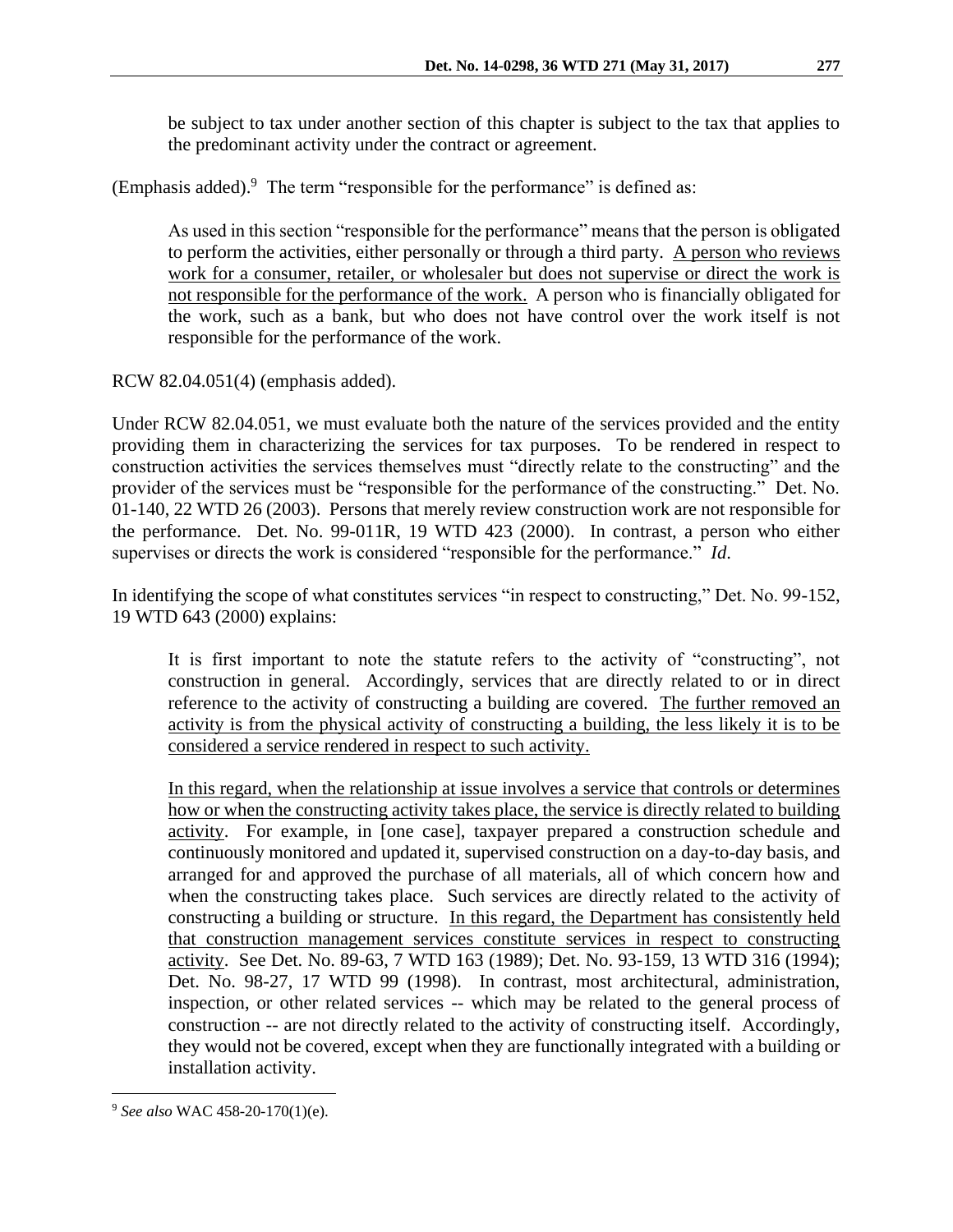(Emphasis and brackets added).<sup>10</sup>

 $\overline{a}$ 

Under the Agreement, all of Contractor's services are directly related to the construction [and] installation of the enhanced boarding components. For the purposes of the Project, Contractor is "responsible for the performance" of the construction/installation of the boarding gate upgrades for Taxpayer at . . . Airport and . . . Airport. Contractor identifies [and] hires subcontractors, has control over the work of the subcontractors, and reviews and monitors their work. Under RCW 82.04.051, and the standard set forth in 19 WTD 643, services Contractor provides to Taxpayer under the Agreement are more than simply administrative tasks. Even if some of the responsibilities [or] tasks Contractor is charged with under the Agreement could in isolation not be deemed retail activities, the predominant activity Contractor is engaged in under the Agreement with Taxpayer is retail construction [and] installation activity. Under RCW 82.04.050(2)(b), [the Contractor's] activities amount to retail construction services as a prime contractor.

WAC 458-20-170 (Rule 170) is the administrative rule dealing with the taxation of the construction of buildings. Rule  $170(1)(a)$  defines a "prime contractor" as a "person engaged in the business of performing for consumers, the constructing, repairing, decorating, or improving of new or existing buildings or other structures under, upon or above real property. . . . [P]rime contractors are required to collect from consumers the retail sales tax measured by the full contract price. Rule  $170(4)(a)$ . Where no such price is stated, the measure of sales tax is also the total amount of construction costs paid by the builder. *Id.*

Consistent with the Agreement, Contractor billed . . . Taxpayer cost plus 15% markup . . . to upgrade the gates. However, Taxpayer has provided no invoices showing it paid retail sales tax to Contractor on such charges. Therefore, Taxpayer owes deferred sales tax on those amounts and we affirm the Assessment.

3. Whether Taxpayer owes use tax on complimentary non-alcoholic beverages boarded on flights in Washington, and consumed in Washington, even if they are incorporated into mixed alcoholic drinks.

Tangible personal property purchased for resale in the regular course of business without intervening use by the purchaser is excluded from the definition of "sale at retail" or "retail sale." RCW 82.04.050(1)(a)(i). "Consumer" is defined in RCW 82.04.190 as: "(1) Any person who purchases, acquires, owns, holds, or uses any article of tangible personal property irrespective of the nature of the person's business. . . ." This meaning of consumer also applies for purposes of the use tax. RCW 82.12.010(1). There is levied and collected from every person in this state use tax for the privilege of using within this state as a consumer any article of tangible personal property on which retail sales tax has not been previously paid. RCW 82.12.020(1) and (2).

For purposes of the use tax, "use" means "the first act within this state by which the taxpayer takes or assumes dominion or control over the article of tangible personal property (as a consumer), and includes installation, storage, withdrawal from storage, distribution, or any other act preparatory to subsequent actual use or consumption within this state." RCW 82.12.010(6)(a)(emphasis

<sup>10</sup> *See also* Det. No. 99-001, 18 WTD 420 (1999); Det. No. 98-215, 19 WTD 26 (2000); Det. No. 99-346, 19 WTD 891 (2000).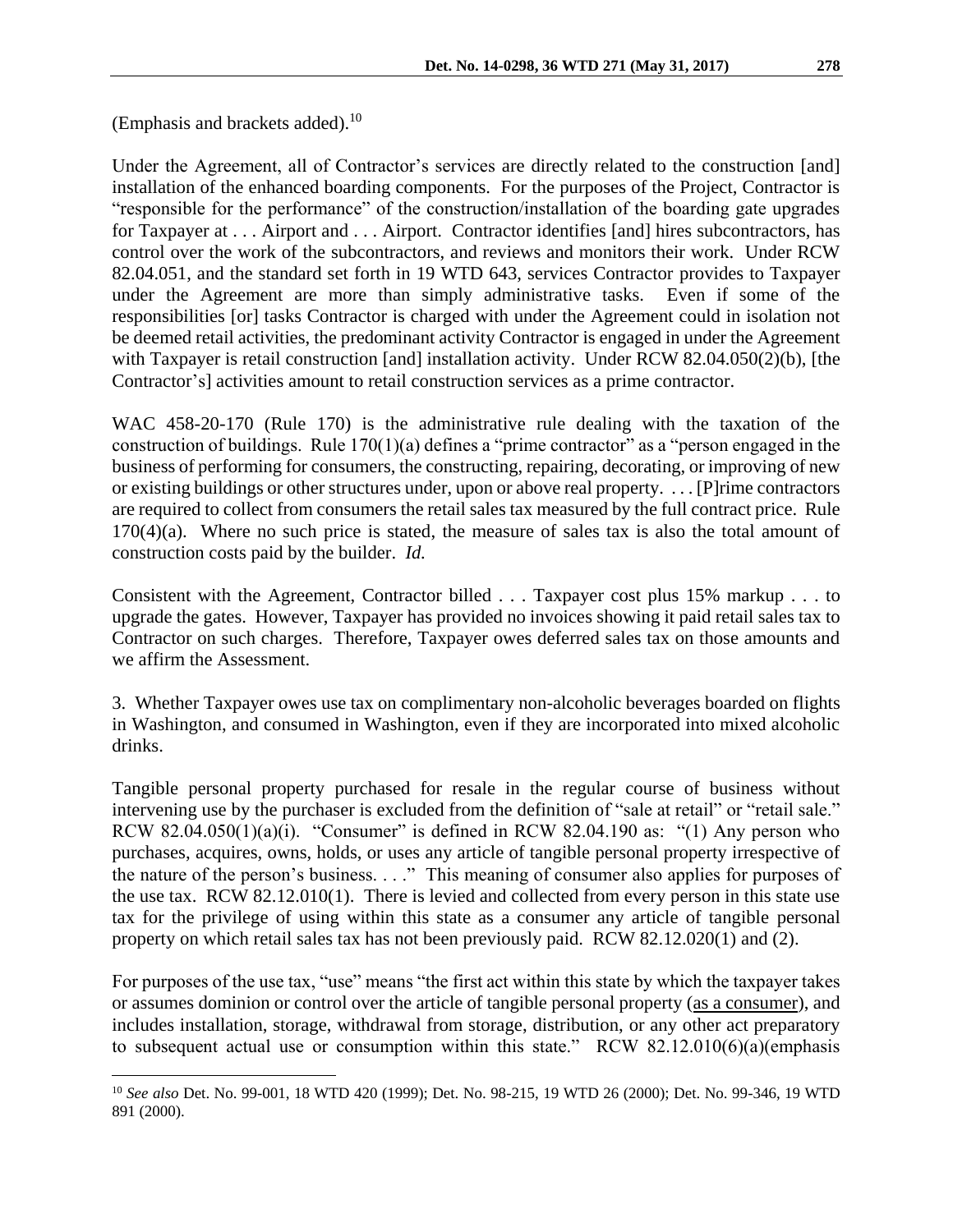added); Rule 178(3). "Intervening use" is not defined, but "occurs when an item . . . is used by the business as a consumer before the item is sold. . . ." Det. No. 06-0232, 26 WTD 125 (2006); *see also* Det. No. 04-0145R, 24 WTD 400 (2005); Excise Tax Advisory 3005.2009 (ETA 3005).

In Det. No. 13-0234, 33 WTD 409 (2014), the Department held that a hotel that acquired food and beverages, assumed dominion and control over them, and used them in preparing meals for its guests was the consumer of such items and owed use tax on them . . . :

We find no statutory or legal support for distinguishing Taxpayer's purchases of foods and beverages from the purchases of furnishings and amenities in *Mayflower*. Both here and in *Mayflower*, items were purchased to be provided to hotel guests. In *Mayflower*, the hotel's placement of the items in the rooms for use by guests was sufficient intervening use to levy the use tax on such items. Here, Taxpayer's use of food and beverages is more obvious. It purchases foods and beverages and manipulates them, i.e., changes their form through cutting, cooking, mixing, etc., in preparing and serving breakfast and evening meals to its guests. For example, Taxpayer purchases eggs, the eggs may be used by Taxpayer in preparing the egg entrée, a fresh baked item, etc. Taxpayer has acquired the foods and beverages and assumed dominion and control over the items. Thus, Taxpayer is a consumer of the foods and beverages, consuming its purchases of foods and beverages in preparing and serving the breakfasts and evening meals for its guests. RCW 82.04.190. Therefore, in accordance with *Mayflower*, we conclude these purchases are not purchases for resale and there is intervening use by Taxpayer because Taxpayer uses these items to provide the meals it serves to its guests. Absent an exemption, these purchases are subject to retail sales tax. RCW 82.08.020.

[33 WTD at 412 (applying *Mayflower Park Hotel, Inc. v. Dep't of Revenue*, 123 Wn. App. 628, 98 P.3d 534 (2004); emphasis added).]

Like the hotel in 33 WTD 409, Taxpayer is the consumer of the non-alcoholic beverages boarded on flights in Washington and served to customers in Washington. RCW 82.04.190 $(1)$ .<sup>11</sup> Taxpayer does not purchase these beverages for resale, but rather, Taxpayer makes intervening use of them by giving them on a complimentary basis to customers on flights. Absent an exemption,

 $<sup>11</sup>$  For purposes of the use tax, Taxpayer is also arguably a consumer of the non-alcoholic beverages under the language</sup> of RCW 82.12.010(1), which states in part:

<sup>[</sup>A]ny person who distributes or displays, or causes to be distributed or displayed, any article of tangible personal property, except newspapers, the primary purpose of which is to promote the sale of products or services. With respect to property distributed to persons within this state by a consumer as defined in this subsection (1), the use of the property is deemed to be by such consumer.

*See also Sprint Spectrum, LP v. Dep't of Revenue*, 174 Wn. App. 645, 662, 302 P.3d 1280, 1288 (2013) [("Sprint was a consumer under the plain language of RCW 82.12.010(6) when it gave away fully-discounted phones primarily for the purpose of promoting its wireless services and, accordingly, is liable for use tax on these transactions.")] *rev. denied*, 178 Wn.2d 1024, 312 P.3d 651 (2013) . . .However, in this case, having found that Taxpayer is a consumer under RCW 82.04.190, we need not address the definition of consumer in RCW 82.12.010(1) or apply it to the facts herein.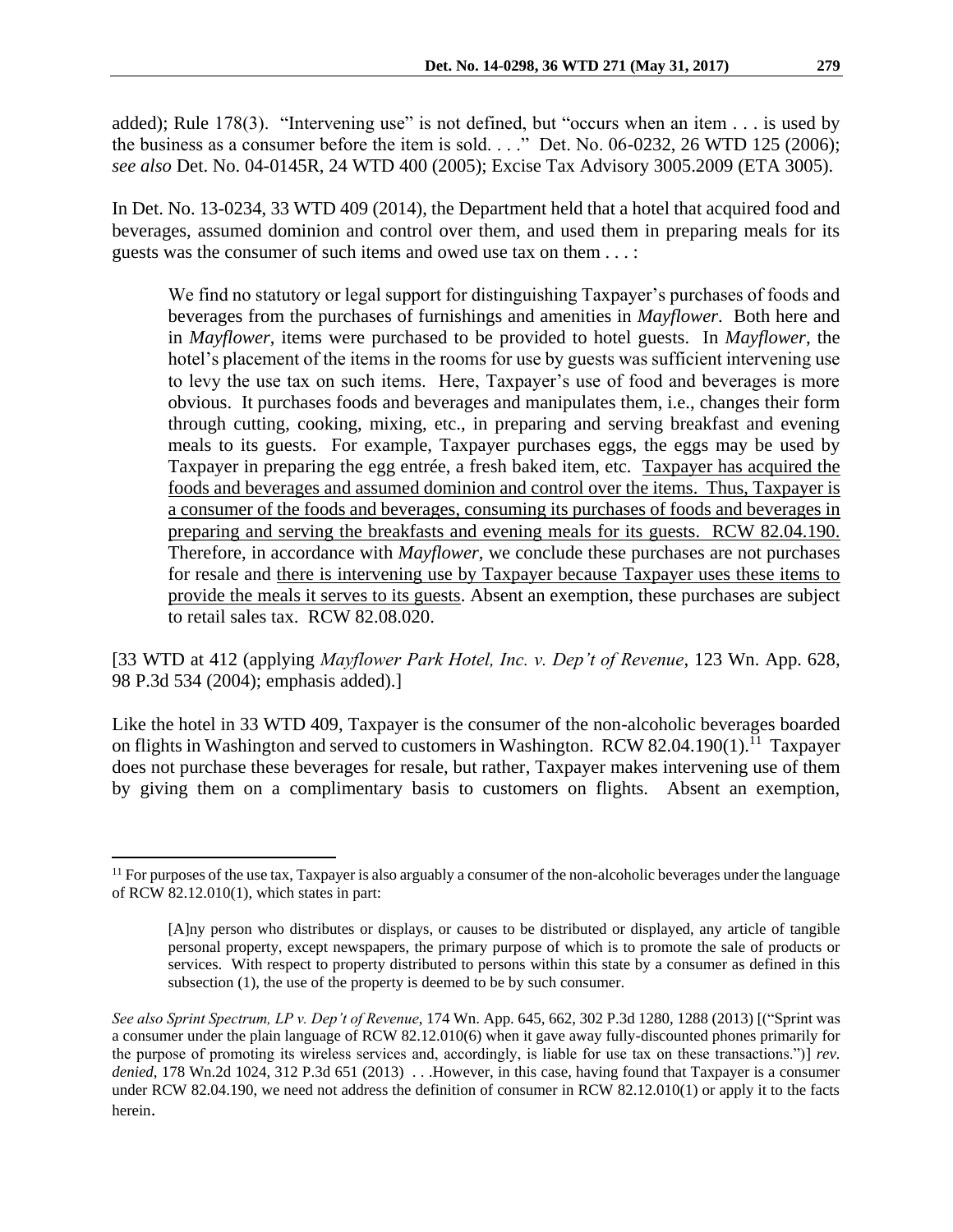Taxpayer's purchase of such beverages is subject to use tax.<sup>12</sup>

As Taxpayer's own flight menu emphasizes, the beverages were offered [and] distributed free of charge to customers. Taxpayer's argument that roughly 50% of the non-alcoholic beverages it purchased were resold as part of spirits it sold its customers fails for this same reason. The spirits Taxpayer sold onboard flights for \$ . . . were the same price regardless of whether non-alcoholic beverages were added to the spirit. Therefore, Taxpayer did not resell any portion of non-alcoholic beverages to its customers.

In order to correctly tax the portion of tangible personal property bought and consumed in Washington, WAC 458-20-175 (Rule 175) explains air carriers, such as Taxpayer, owe use tax on complimentary items of tangible personal property placed aboard carrier property while within Washington, to the extent consumed in Washington, and states in part:

The use tax does apply upon the actual use within this state of all other types of tangible personal property purchased at retail and upon which the sales tax has not been paid. Included herein are all consumable goods for use on and placed aboard carrier property while within this state, but only to the extent of that portion consumed herein. . . . Due to the difficulty in many cases of determining at the time of purchase whether or not the property purchased or a part thereof will be put to use in this state and due to the resulting accounting problems involved, persons engaged in the business of operating as private or common carriers by air, rail or water in interstate or foreign commerce will be permitted to pay the use tax directly to the department of revenue rather than to the seller, and such sellers are relieved of the liability for the collection of such tax.

As Audit explains in Schedule 7 of the Assessment, during the audit period Taxpayer purchased at . . . Airport beverages and serving supplies on which it did not pay retail sales tax. This inventory of beverages and consumable supplies was boarded and consumed in Washington on flight departures from . . . Airport and . . . Airport, and on turnaround flights between . . . , since no items were boarded [out-of-state].

While Audit was able to review purchase invoices to determine the total purchases, which were made in Washington and eventually boarded on flights in Washington, Taxpayer did not provide Audit with specific documentation showing the actual amount of complimentary beverages that were *boarded and consumed* on flights in this state. Therefore, Audit performed a projection of taxable items, and the percentage of complimentary items boarded and consumed in this state was then applied to the total amount of purchases to determine the total amount subject to use tax and/or deferred sales tax.

<sup>&</sup>lt;sup>12</sup> Use tax does not apply in respect to the use of food and food ingredients for human consumption. RCW 82.12.0293. For purposes of the use tax, food and food ingredients have the same meaning as that provided in RCW 82.08.0293 [and include non-alcoholic beverages]. *Id.* [However, the use tax exemption for food and food ingredients does not apply to soft drinks and dietary supplements. RCW 82.12.0293(2). Thus, non-alcoholic beverages, other than soft drinks and dietary supplements, boarded and consumed in Washington are exempt from use tax. Examples of nonalcoholic beverages exempt from use tax include bottled water; beverages containing milk or milk products, soy, rice, or similar milk substitutes; and fruit or vegetable juices containing more than 50 percent juice by volume.]